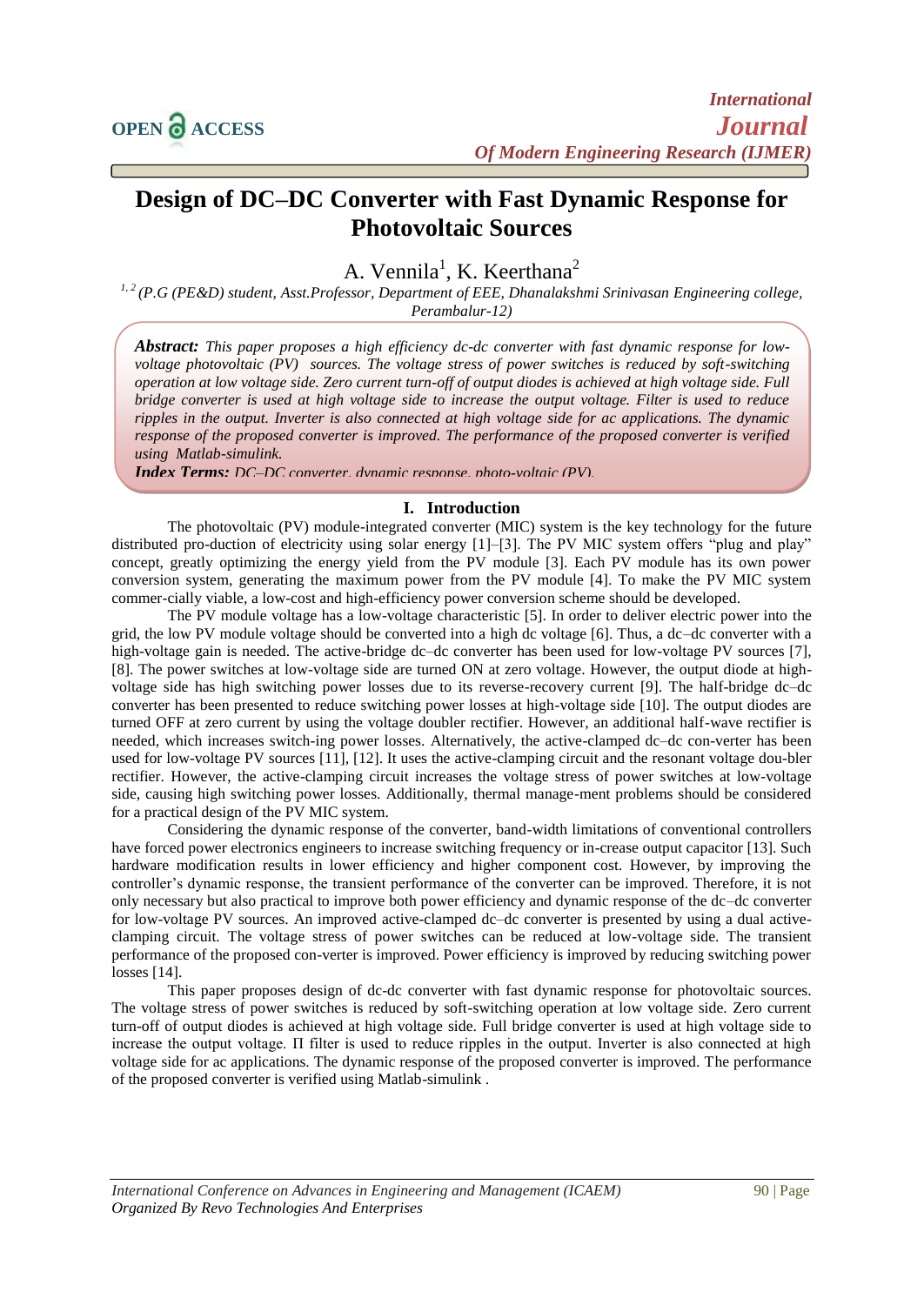# **II. Proposed Converter Configuration**

Fig.1 shows the circuit diagram of the proposed dc-dc converter. The converter consists of main switches  $(S_1, S_4)$ , the dual active –clamping circuit  $(S_2, S_3, C_c)$ , the transformer T, and resonant voltage doubler rectifier. The main switches  $(S_1, S_4)$  and auxiliary switches  $(S_2, S_3)$  operate complementarily with a short dead time. All switches are the metal-oxide semiconductor field effect transistors. They are considered ideal switches except their body diodes  $D_{s1}$ - $D_{s2}$  and output capacitors  $C_{s1}$ - $C_{s4}$ .



Fig.1 Proposed circuit diagram

 $C_i$  is the input capacitor.  $C_c$  is the clamping capacitor.  $C_o$  is the output capacitor. The capacitors  $C_i$ ,  $C_c$ , and  $C_0$  are large enough so that their voltages  $V_i$ ,  $V_c$ , and  $V_o$  are considered constant, respectively. The transformer T has the magnetizing inductor  $L_m$  and leakage inductor  $L_{lk}$  with the turns ratio of 1:N, where N=N<sub>s</sub>  $/N_p$ . L<sub>lk</sub> is assumed to be much smaller than L<sub>m</sub>. The capacitor C<sub>r</sub> is the resonant capacitor. C<sub>r</sub> resonates with the leakage inductor  $L_{ik}$ . Thus, the resonant capacitor voltage  $V_r$  is not considered constant for one switching period. Fig 2. shows the switching waveforms of the proposed converter during one switching period  $T_s$  (=1/f<sub>s</sub>). The proposed converter has six switching modes during  $T_s$ . The duty ratio D is based on the on-time of the main switches. Figure.3.3(a),(b),(c),(d),(e),(f) shows the switching modes of the proposed converter during  $T_s$ . Before t = t<sub>0</sub>, S<sub>2</sub> and S<sub>3</sub> have been turned OFF. The voltages V<sub>S<sub>1</sub></sub> and V<sub>S<sub>4</sub> have been zero when the primary</sub> current i<sub>p</sub> flows through the body diodes  $D_{S_1}$  and  $D_{S_4}$ .

#### **III. Principle of Operation**

Mode 1 [t<sub>0</sub>, t<sub>1</sub>]: At t = t<sub>0</sub>, S<sub>1</sub> and S<sub>4</sub> are turned ON. Since  $V_{Lm} = V_i$ , the magnetizing inductor current i<sub>Lm</sub> increases linearly as

$$
i_{lm}(t) = i_{lm}(t_0) + \frac{v_i}{L_m}(t - t_0)
$$
 (1)

At the secondary side,  $NV_i$  is applied to the secondary winding of T. The output diode  $D_{o,1}$  is turned ON. The series-resonant circuit consisting of  $L_{ik}$  and  $C_r$  is formed. By the series resonance between  $L_{ik}$ and  $C_r$ , the energy stored in  $C_r$  is transferred to  $C_o$ . The angular resonant frequency  $\omega_r$  of the series-resonant circuit is

$$
\omega_{\rm r} = 2\pi f_{\rm r} = \frac{1}{\sqrt{\mathcal{L}_{\rm lk}}c_{\rm r}}\tag{2}
$$

Where  $f_r$  is the resonant frequency. By referring the output diode current  $i_{D01}$  to the primary side, the primary current ip is expressed as

$$
i_p(t) = i_p(t_0) + \frac{v_i}{L_m}(t - t_0) + Ni_{D01}(t)
$$
 (3)

Where the output diode current  $i_{Do1}$  is given by

$$
i_{D01}(t) = \frac{v_0 - NV_i - V_r}{z_r} \sin \omega_r (t - t_0)
$$
 (4)

The resonant impedance  $Z_r$  is expressed as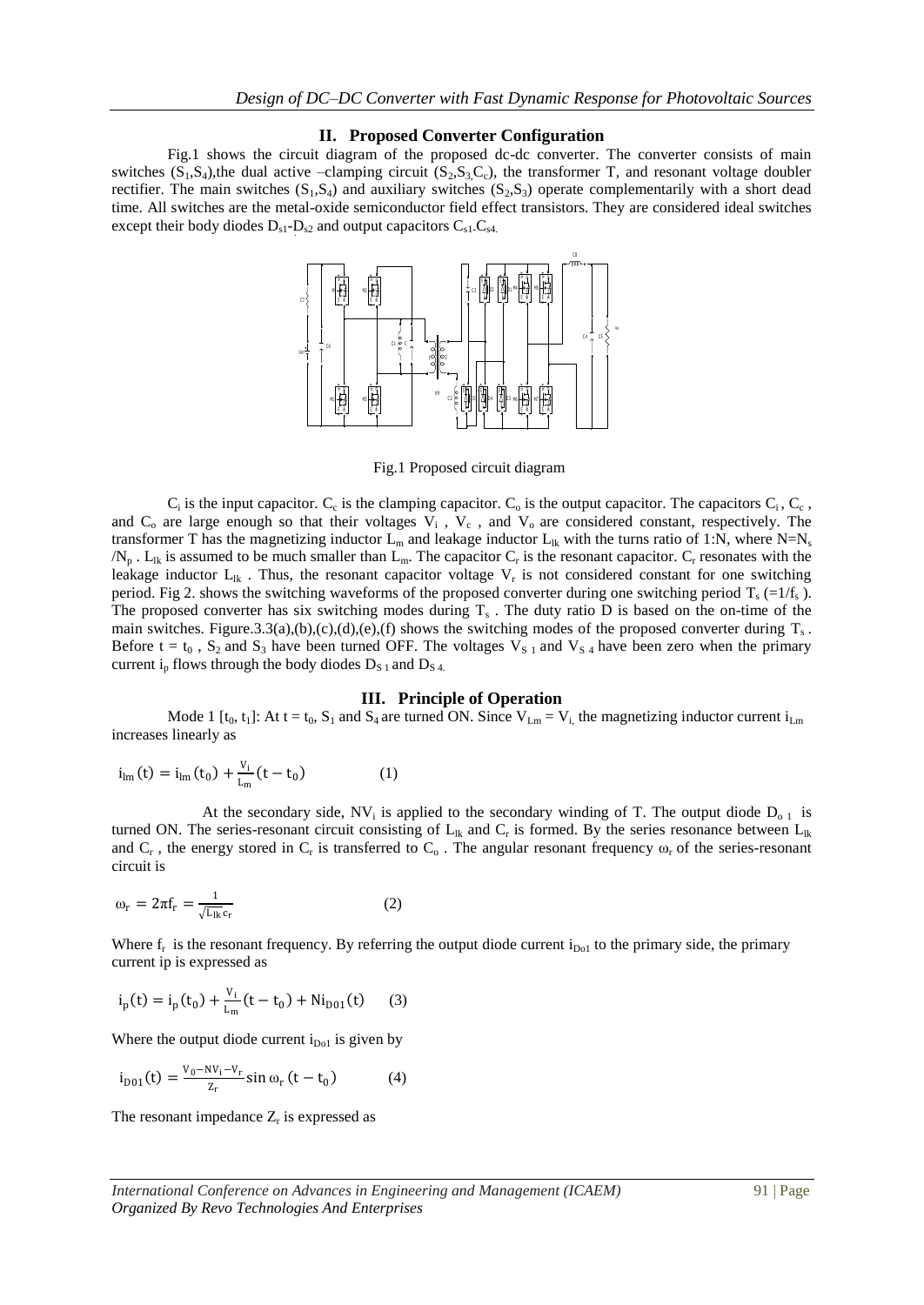$$
Z_{r} = \sqrt{\frac{L_{lk}}{C_{r}}} \tag{5}
$$

Mode 2  $[t_1, t_2]$ : At t =  $t_1$ , the half-resonant period of the series resonance is finished. The output diode current  $i_{D01}$  is zero before  $D_{01}$  is turned OFF.  $D_{01}$  can be turned off at zero current without any diode reverse recovery current.

Mode 3  $[t_2, t_3]$ : At t =  $t_2$ ,  $S_1$  and  $S_4$  are turned OFF. The primary current  $i_p$  charges  $C_{S_1}$  and  $C_{S_4}$  and discharges  $C_{S_2}$  and  $C_{S_3}$ .  $V_{S_1}$  and  $V_{S_4}$  increase from zero to  $V_i$ .  $V_{S_2}$  and  $V_{S_3}$  decrease from  $V_c$  to zero. Since the switch output capacitor  $C_S (= C_{S1} = C_{S2} = C_{S3} = C_{S4})$  is very small, the time interval during this mode is considered negligible compared to T<sub>s</sub>.

Mode 4 [t<sub>3</sub>, t<sub>4</sub>]: At t = t<sub>3</sub>, S<sub>2</sub> and S<sub>3</sub> are turned ON. Since  $V_{\text{Lm}} = -V_c$ , the magnetizing inductor current i<sub>Lm</sub> decreases linearly as

$$
i_{LM}(t) = i_{LM}(t_3) - \frac{v_c}{L_m}(t - t_3)
$$
 (6)

At the secondary side,  $NV_c$  is reversely applied across the secondary winding of T. The output diode  $D_{0,2}$  is turned ON. The series-resonant circuit consisting of  $L_{ik}$  and  $C_r$  is formed again. The input power is transferred to  $C_r$  by the series resonance between  $L_{ik}$  and  $C_r$ . By referring the output diode current  $i_{Do2}$  to the primary side, the primary current  $i<sub>p</sub>$  is expressed as

$$
i_{p}(t) = i_{p}(t_{3}) - \frac{v_{c}}{L_{m}}(t - t_{3}) - Ni_{D02}(t)
$$
 (7)

Where the output diode current iDo2 is given by

$$
i_{D02}(t) = \frac{NV_c + V_r}{Z_r} \sin \omega_r (t - t_3)
$$
 (8)

Mode 5  $[t_4, t_5]$ : At t =  $t_4$ , the half-resonant period of the series resonance is finished. The output diode current  $i_{D_02}$  is zero before  $D_{02}$  is turned OFF.  $D_{02}$  can be turned OFF without any diode reverse-recovery current.

Mode 6 [t<sub>5</sub>, t<sub>6</sub>]: At t = t<sub>5</sub>, S<sub>2</sub> and S<sub>3</sub> are turned OFF. The primary current i<sub>p</sub> charges C<sub>S2</sub> and C<sub>S3</sub> and discharges  $C_{S_1}$  and  $C_{S_4}$ .  $V_{S_2}$  and  $V_{S_3}$  increase from zero to  $V_c$ .  $V_{S_1}$  and  $V_{S_4}$  decrease from  $V_i$  to zero. Since the capacitor  $C_S$  is very small, the time interval during this mode is considered negligible compared to  $T_s$ . The next switching cycle begins when  $S_1$  and  $S_4$  are turned ON again. By the voltage-second balance relation on the magnetizing inductor  $L_m$ , the voltages  $V_c$  and  $V_r$  are expressed as



Fig.2 switching waveforms of proposed converter

*International Conference on Advances in Engineering and Management (ICAEM)* 92 | Page *Organized By Revo Technologies And Enterprises*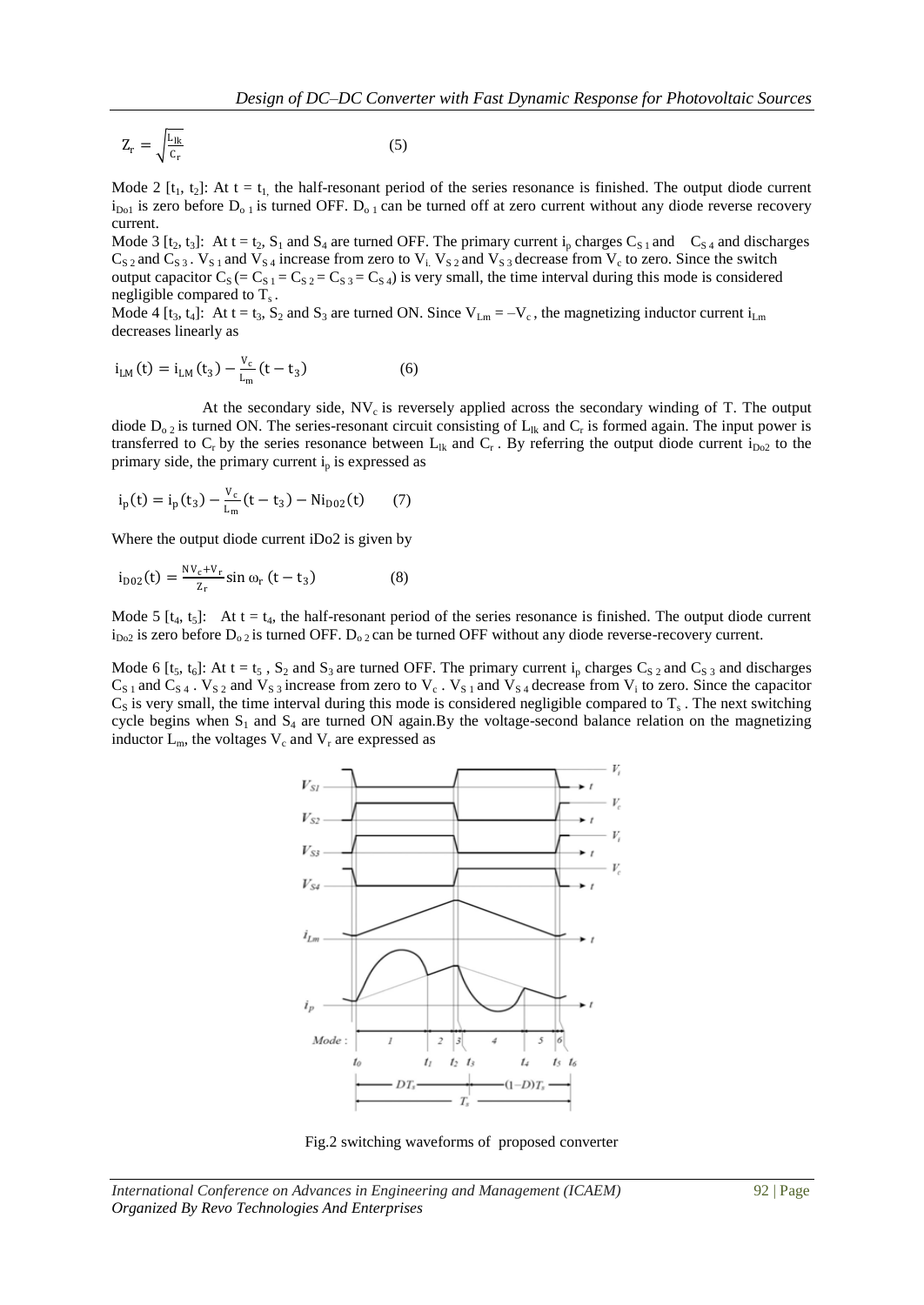$$
V_c = \frac{D}{1 - D} V_i
$$
 (9)  

$$
V_r = (1 - D)V_0
$$
 (10)

For the voltage-second balance relation on the secondary winding of  $T$  during  $T_s$ , the following relation between the output voltage  $V_0$  and the input voltage  $V_i$  is obtained as

$$
\frac{v_0}{v_i} = \frac{N}{1 - D} \tag{11}
$$

The maximum voltage stress of  $S_1$  and  $S_3$  is confined to the input voltage  $V_i$ . The voltage stress of  $S_2$  and  $S_4$  is confined to the clamping capacitor voltage  $V_c$ . The relation between the clamping capacitor voltage  $V_c$  and the duty ratio D. The dual active-clamping circuit is used in the proposed converter. The clamping capacitor voltage in case of the dual active-clamping circuit is always lower than the clamping capacitor voltage in case of the conventional active-clamping circuit. It means that the switch voltage stress of the proposed converter is always lower than the switch voltage stress of the previous converter using the conventional active-clamping circuit. Especially, when the duty ratio is below 0.5, the clamping capacitor voltage can be lower than the input voltage  $V_i$ . It is critically beneficial in low-voltage PV applications where more than 50% of the power losses are lost as switching power losses.

The output diode currents  $i_{Do1}$  and  $i_{Do2}$  should be zero before the output diodes  $D_{o1}$  and  $D_{o2}$  are turned OFF. The half-resonant period of the series resonance during Mode 1 and Mode 4 should be finished before the output diode is turned OFF. The following condition should be satisfied for zero-current turn-off of the output diode as

$$
\sin[\omega_c D_{\text{max}} T_s] = 0, \quad \text{if } D_{\text{max}} \le 0.5 \tag{12}
$$

$$
\sin[\omega_r (1 - D_{\text{max}}) T_s] = 0, \text{ if } D\text{max} > 0.5 \tag{13}
$$

Where  $D_{max}$  is the maximum duty ratio.  $\omega_c$  is the critical angular resonant frequency as  $\omega_c = 2\pi f_c$ .  $f_c$  is the critical resonant frequency of the series-resonant circuit. For zero-current turnoff of the output diode, the resonant frequency  $f_r$  should be higher than the critical resonant frequency  $f_c$ . Then, the resonant capacitor  $C_r$ should be determined as

$$
C_{r} < \frac{1}{\omega_{c}^{2} L_{lk}} = \frac{D_{\text{max}}^{2} T_{s}^{2}}{\pi^{2} L_{lk}}, \quad \text{if} \quad D_{\text{max}} \le 0.5 \tag{14}
$$

$$
=\frac{(1-D_{\text{max}})^2T_s^2}{\pi^2 L_{\text{lk}}}, \quad \text{if} \quad D_{\text{max}} > 0.5 \tag{15}
$$

### **IV. Experimental Results**

The proposed converter has been built to verify its performance with the following parameters:

- 1) input voltage,  $V_i$ : 50–60 V;
- 2) output voltage,  $V<sub>o</sub>$  : 550 V;
- 3) output power, *P<sup>o</sup>* : 450 W;
- 4) switching frequency,  $f_s$ : 50 kHz;
- 5) input capacitor,  $C_i$ : 13.2 mF;
- 6) clamping capacitor,  $C_c$ : 680  $\mu$ F;
- 7) switch output capacitor,  $C_S$ : 500 pF;
- 8) transformer turns ratio, *N*: 4;
- 9) magnetizing inductor,  $L_m$ : 9  $\mu$ H;
- 10) leakage inductor,  $L_{lk}$  : 3  $\mu$ H;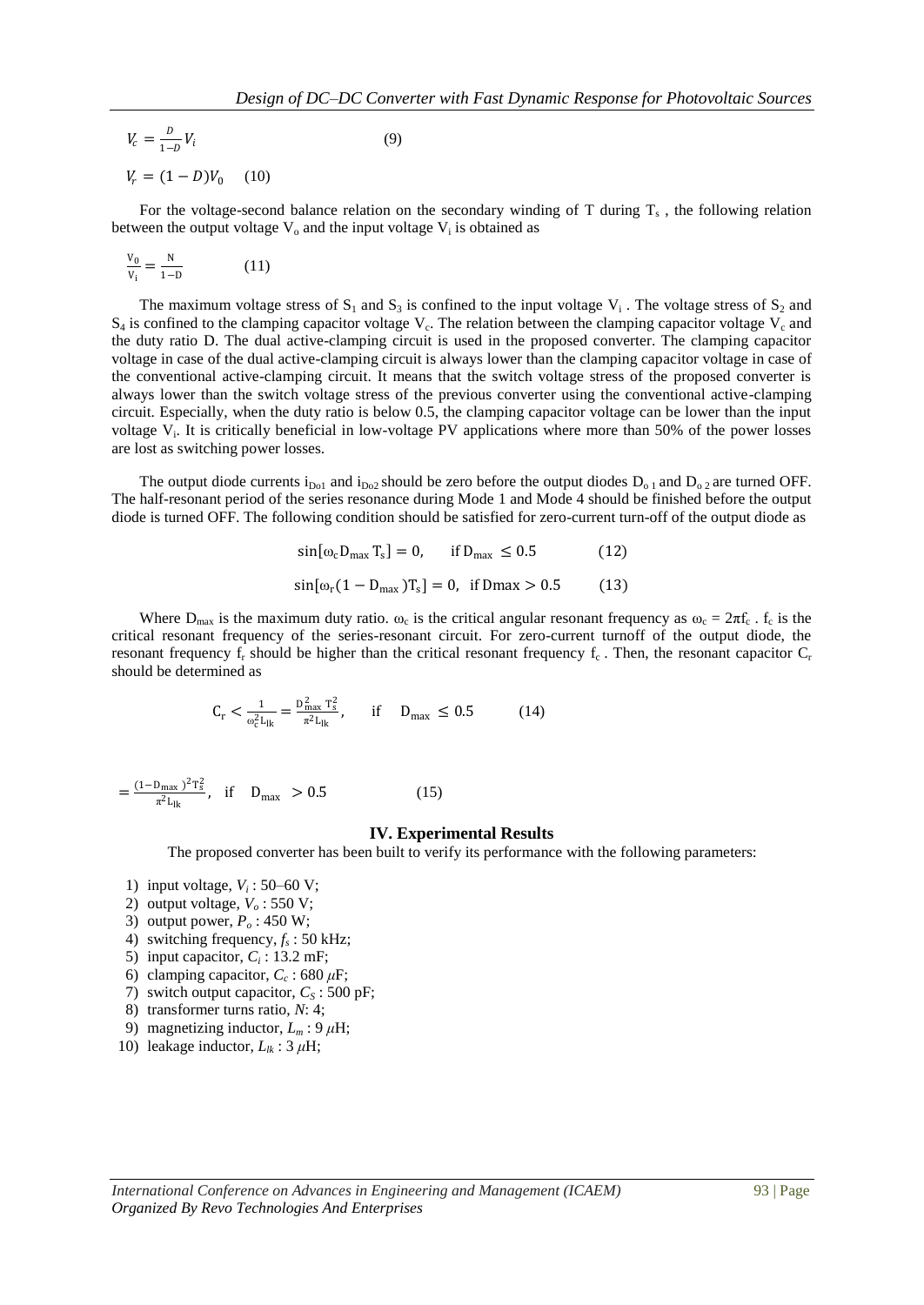

Fig.3 Simulation circuit diagram of the proposed converter